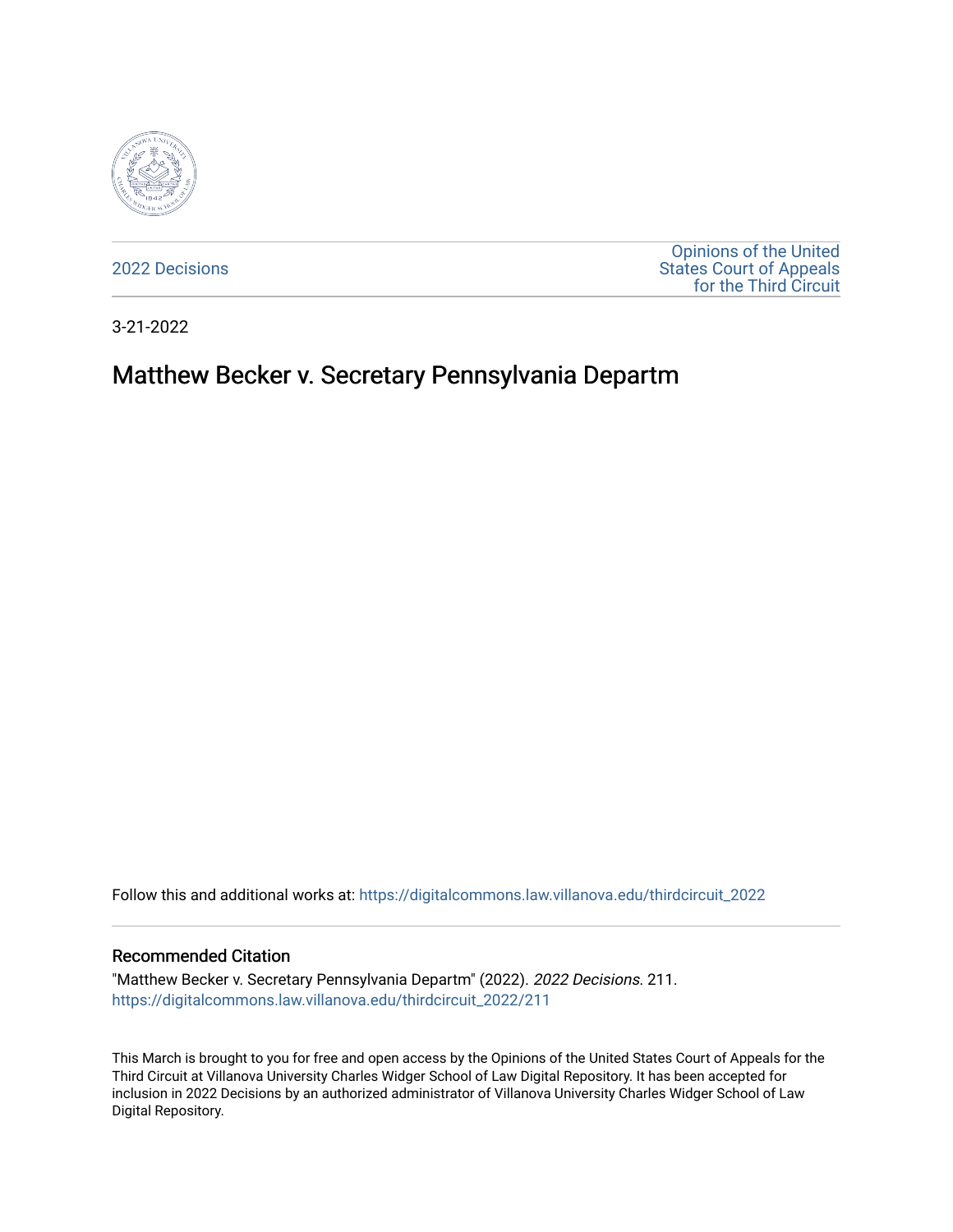### **PRECEDENTIAL**

## UNITED STATES COURT OF APPEALS FOR THE THIRD CIRCUIT

 $\frac{1}{2}$ 

No. 20-2844  $\frac{1}{2}$ 

MATTHEW S. BECKER, Appellant

v.

SECRETARY PENNSYLVANIA DEPARTMENT OF CORRECTIONS; THE DISTRICT ATTORNEY OF THE COUNTY OF LANCASTER; THE ATTORNEY GENERAL OF THE STATE OF PENNSYLVANIA

 $\frac{1}{2}$ 

Related to D.C. No. 5-19-cv-01032 United States District Court for the Eastern District of Pennsylvania District Judge: Honorable Mark A. Kearney

Argued on November 10, 2021

 $\frac{1}{2}$ 

Before: HARDIMAN, MATEY, and SCIRICA, *Circuit Judges*

(Filed: March 21, 2022)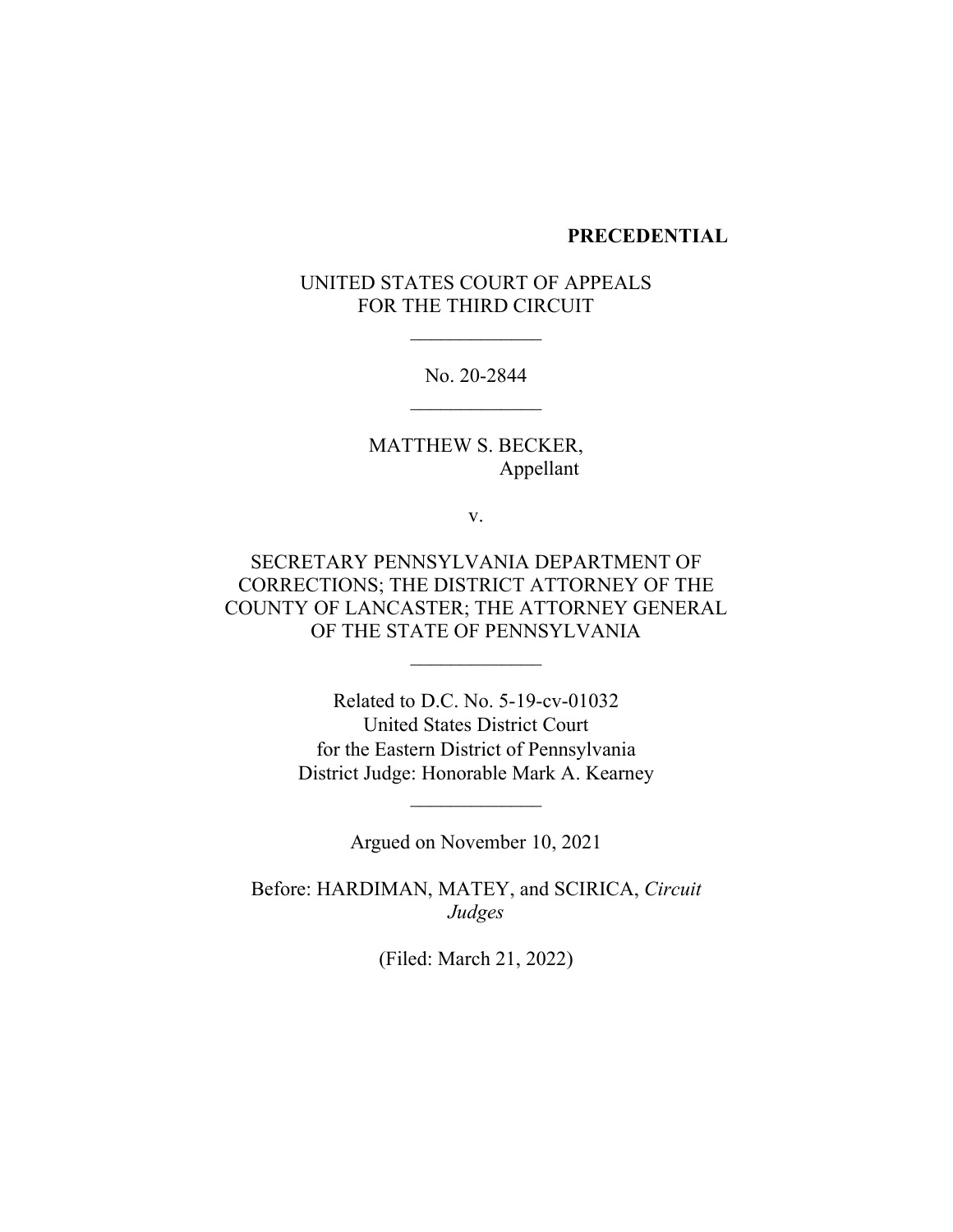Edward J. Rymsza, III [Argued] Miele & Rymsza 125 East Third Street Williamsport, PA 17701

*Counsel for Appellant*

Heather L. Adams Travis S. Anderson [Argued] Lancaster County Office of District Attorney 50 North Duke Street Lancaster, PA 17602

*Counsel for Appellees*

## OPINION OF THE COURT  $\frac{1}{2}$

 $\overline{\phantom{a}}$  , where  $\overline{\phantom{a}}$ 

HARDIMAN, *Circuit Judge.*

Matthew Scott Becker seeks a certificate of appealability (COA) to challenge the District Court's order denying his habeas petition. In 2013, a jury convicted Becker of murder in the Lancaster County Court of Common Pleas. After Becker's direct and collateral appeals in state court were unsuccessful, he petitioned for a writ of habeas corpus in federal court. Applying the Antiterrorism and Effective Death Penalty Act of 1996 (AEDPA), 28 U.S.C. § 2254, the District Court deferred to the state trial court's factual findings, denied Becker's habeas petition, and denied a COA. We do likewise. When deference to state court rulings under AEDPA will apply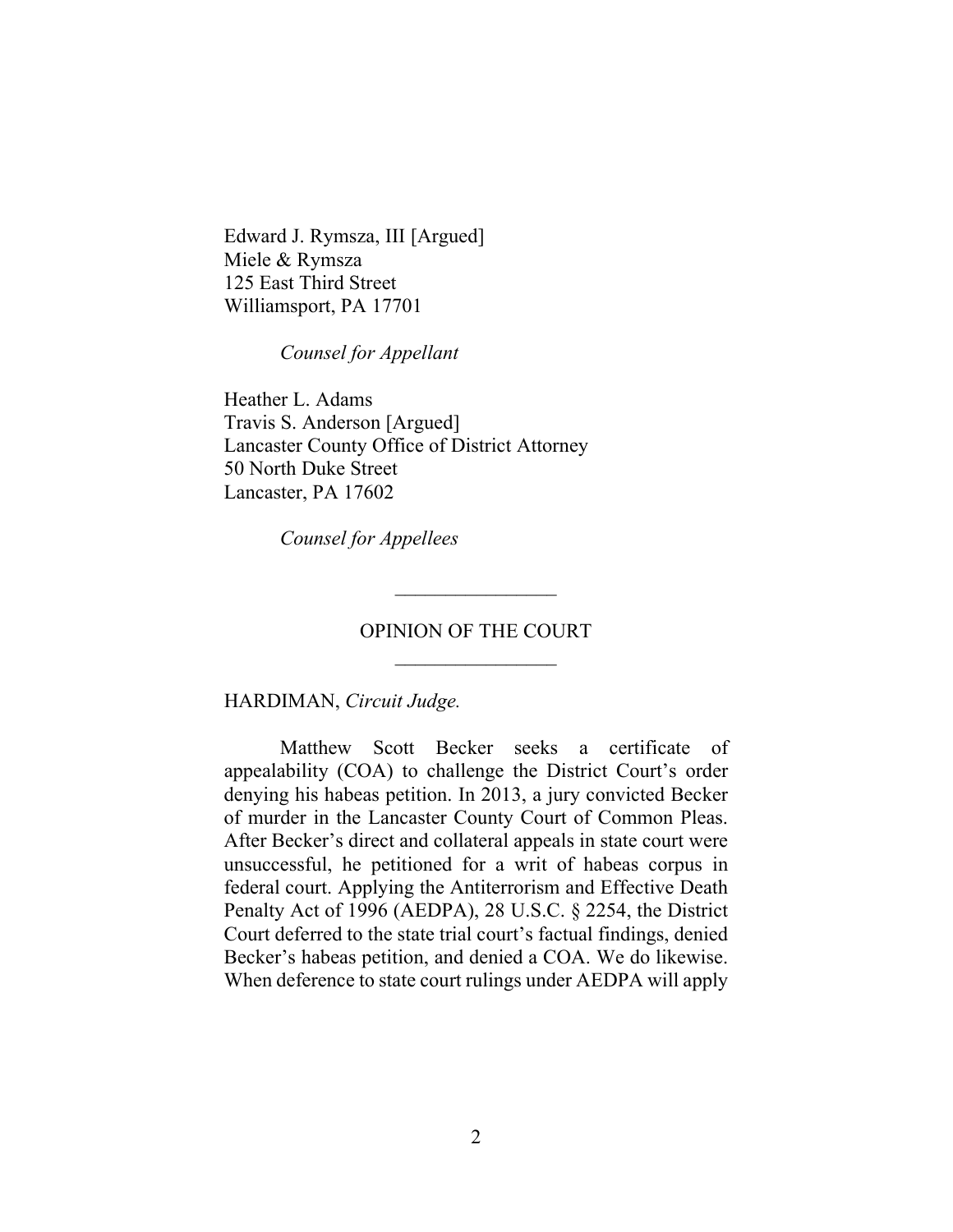to the merits of a petitioner's habeas claim, such deference likewise applies to our decision whether to issue a COA under 28 U.S.C. § 2253(c). Because Becker cannot meet that standard, we will deny his request for a COA and dismiss his appeal for lack of jurisdiction.

I

Under AEDPA, a COA may issue "only if the applicant has made a substantial showing of the denial of a constitutional right." 28 U.S.C.  $\S$  2253(c)(2). This requires a petitioner to show that "reasonable jurists could debate whether (or, for that matter, agree that) the petition should have been resolved in a different manner or that the issues presented were adequate to deserve encouragement to proceed further." *Miller-El v. Cockrell*, 537 U.S. 322, 336 (2003) (internal quotation marks omitted) (quoting *Slack v. McDaniel*, 529 U.S. 473, 484 (2000)). At this stage, we limit our examination of the claim to a "threshold inquiry into the underlying merit[s]," *id.* at 327; we ask "only if the District Court's decision was debatable," *id.* at 348.

AEDPA requires federal courts to give due regard to state court rulings. Where the state court has adjudicated the merits of a petitioner's habeas claims, federal habeas relief is available only if the state court's decision was (1) "contrary to, or involved an unreasonable application of, clearly established Federal law, as determined by the Supreme Court," or  $(2)$ "based on an unreasonable determination of the facts in light of the evidence presented in the State court proceeding." 28 U.S.C. § 2254(d). The statute does not state whether this deferential standard applies only to the merits of a habeas claim or also to the question of whether a COA should issue. *See id.*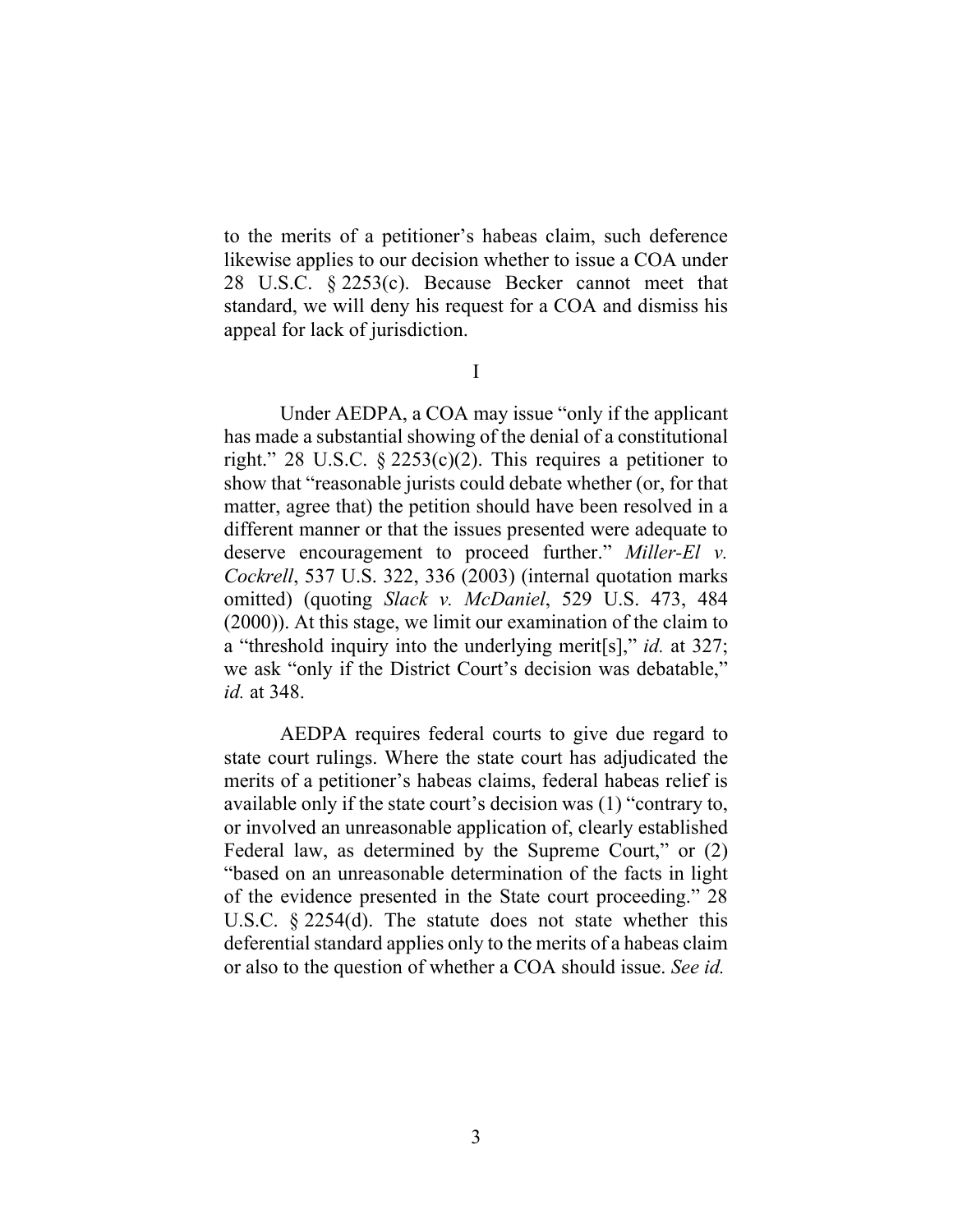The Supreme Court in *Miller-El* did not explicitly determine whether federal courts should apply § 2254 deference to state court decisions when deciding whether to grant a petitioner's request for a COA. *See* 537 U.S. at 336, 342; *see also Dockins v. Hines*, 374 F.3d 935, 937 (10th Cir. 2004) (noting that commentaries on *Miller-El* argue the Supreme Court "left open" the question of whether § 2254 deference applies to the preliminary evaluation of a petitioner's request for a COA). But in a concurrence, Justice Scalia observed that the Court's opinion applies § 2254's deferential standard to COA decisions under § 2253(c). He explained that "[t]he Court today imposes another additional requirement: A circuit justice or judge must deny a COA, even when the habeas petitioner has made a substantial showing that his constitutional rights were violated, if all reasonable jurists would conclude that a substantive provision of the federal habeas statute bars relief." *Miller-El*, 537 U.S. at 349–50 (Scalia, J., concurring). And the opinion of the Court suggested that an appellate court's COA determination under  $\S 2253(c)$ must account for AEDPA deference. *Id.* at 336 ("We look to the District Court's application of AEDPA to petitioner's constitutional claims and ask whether that resolution was debatable amongst jurists of reason."). The Court also proceeded to incorporate § 2254 deference into its own COA analysis: "At [the COA] stage, however, *we only ask* whether the District Court's application of AEDPA deference, as stated in §§ 2254(d)(2) and (e)(1)  $\ldots$  was debatable amongst jurists of reason." *Id.* at 341 (emphasis added).

In *Dockins*, the Tenth Circuit held that Justice Scalia's concurrence in *Miller-El* correctly "characterized the majority opinion as concluding that AEDPA deference is required for COA decisions." 374 F.3d at 937. We agree, based on both the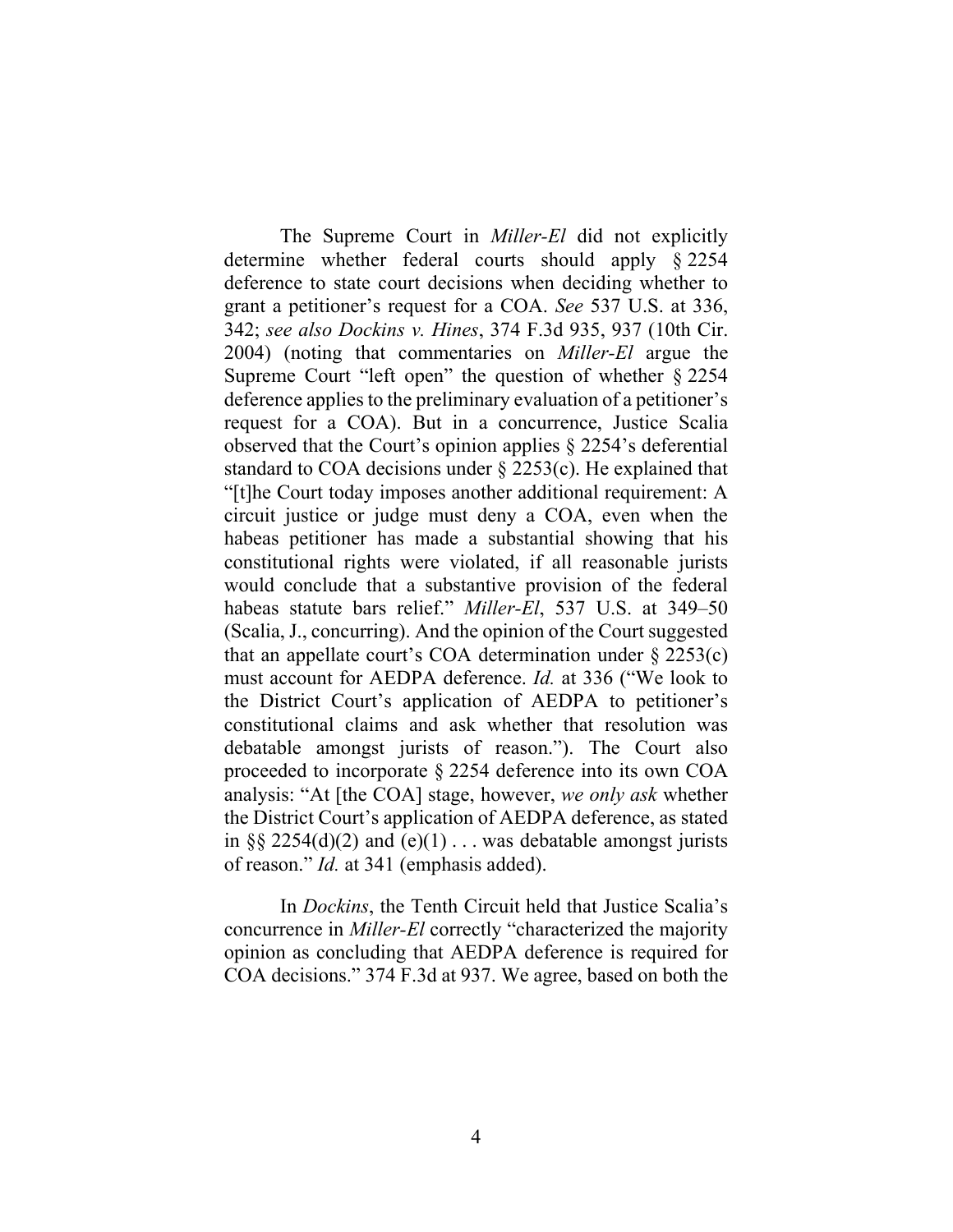Supreme Court's COA analysis in *Miller-El* and its lack of disagreement with Justice Scalia's characterization of the Court's opinion. Moreover, Supreme Court precedent after *Miller-El* and *Dockins* support Justice Scalia's view that § 2254 deference to state court decisions is incorporated into our consideration of a petitioner's COA request. *See Tharpe v. Sellers*, 138 S. Ct. 545, 546 (2018) (per curiam) (holding that the circuit court erred in failing to grant a COA where "jurists of reason could debate whether [petitioner had] shown by clear and convincing evidence that the state court's factual determination was wrong"); *Buck v. Davis*, 137 S. Ct. 759, 777 (2017) (framing the COA inquiry in terms of "whether a reasonable jurist could conclude" that the petitioner would prevail under the standard of review that would govern "during a merits appeal").

Practical considerations noted by the Tenth Circuit in *Dockins* also support this interpretation. *See* 374 F.3d at 937– 38 (outlining policy implications). If federal judges issued a COA whenever a petitioner presented a constitutional claim that was debatable on the merits under de novo review—but where deference to state court findings would otherwise require denial of a COA—appeals would proceed even when AEDPA-mandated deference would plainly foreclose habeas relief. We do not endorse such a futile exercise. As the Tenth Circuit aptly noted, that approach would encourage federal courts to comment on state cases that might have erroneously—but not *unreasonably*—decided constitutional questions. *Id*. at 937. "Any such statements of constitutional principles would surely be dicta, and the idea that federal courts ought to be in the business of ineffectually chastising our colleagues on the state bench runs directly counter to the principles of comity deeply embedded in our federal judicial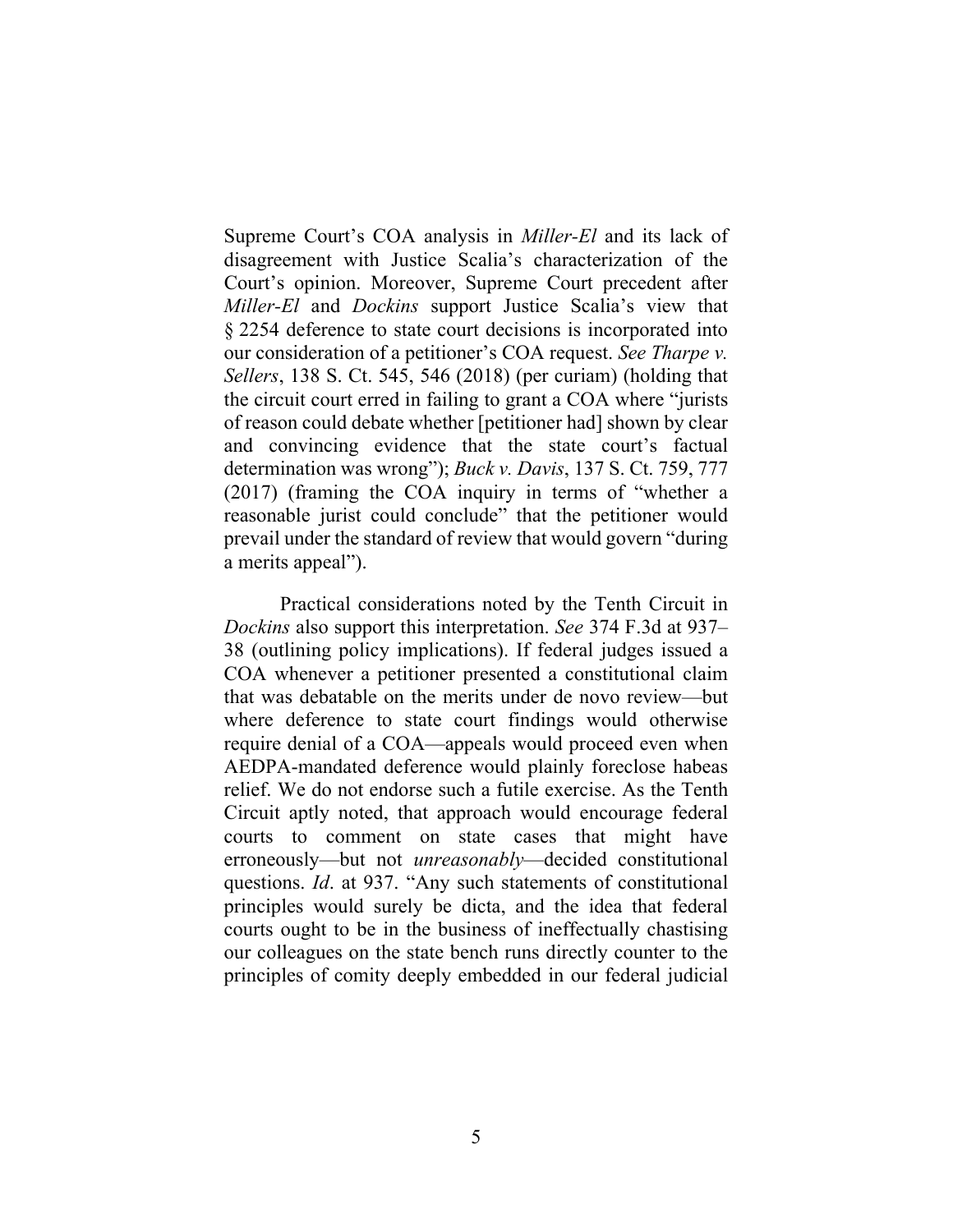system." *Id.* at 937–38. Applying AEDPA deference to the COA decision avoids exercises in futility and respects comity.

Becker counters by citing our decision in *Pabon v. Superintendent SCI Mahanoy*, 654 F.3d 385 (3d Cir. 2011). But that case involved a dissimilar scenario. In *Pabon*, the district court dismissed the habeas petition as untimely without reaching its merits, so deference never applied to the state court's findings under § 2254. *See Pabon v. Mahoney* [sic], 2008 WL 249845, at \*4 (E.D. Pa. Jan. 30, 2008), *rev'd in part*, *vacated in part by Pabon*, 654 F.3d at 387. We likewise declined to apply AEDPA deference when deciding whether to issue a COA. *Pabon*, 654 F.3d at 392 n.9. Because *Pabon* never reached the merits of the underlying claim as the result of a procedural bar, our decision there has little relevance to Becker's case. Where there is never a "threshold inquiry into the underlying merit of [the petitioner's] claims"—as in *Pabon*—federal district and appellate judges are not prompted to extend § 2254's deference to the state court's findings. *Miller-El* 537 U.S. at 327. *Pabon* states the general principle that it is premature at the COA stage to apply AEDPA deference to a comprehensive merits analysis. *Id.* at 392–93. It does not say that AEDPA is irrelevant to the COA inquiry or to our review of the debatability of the District Court's application of AEDPA. Indeed, *Pabon* considered the reasonableness of the state court's application of federal law in determining whether a COA should issue. *See id.* at 397–98. So § 2254's deferential standard played some role there in our COA inquiry.

For these reasons, we hold that AEDPA's deferential standard also governs our decision whether to issue a COA to a habeas petitioner seeking to appeal a district court's order to which  $\S 2254$ 's deferential standard applies.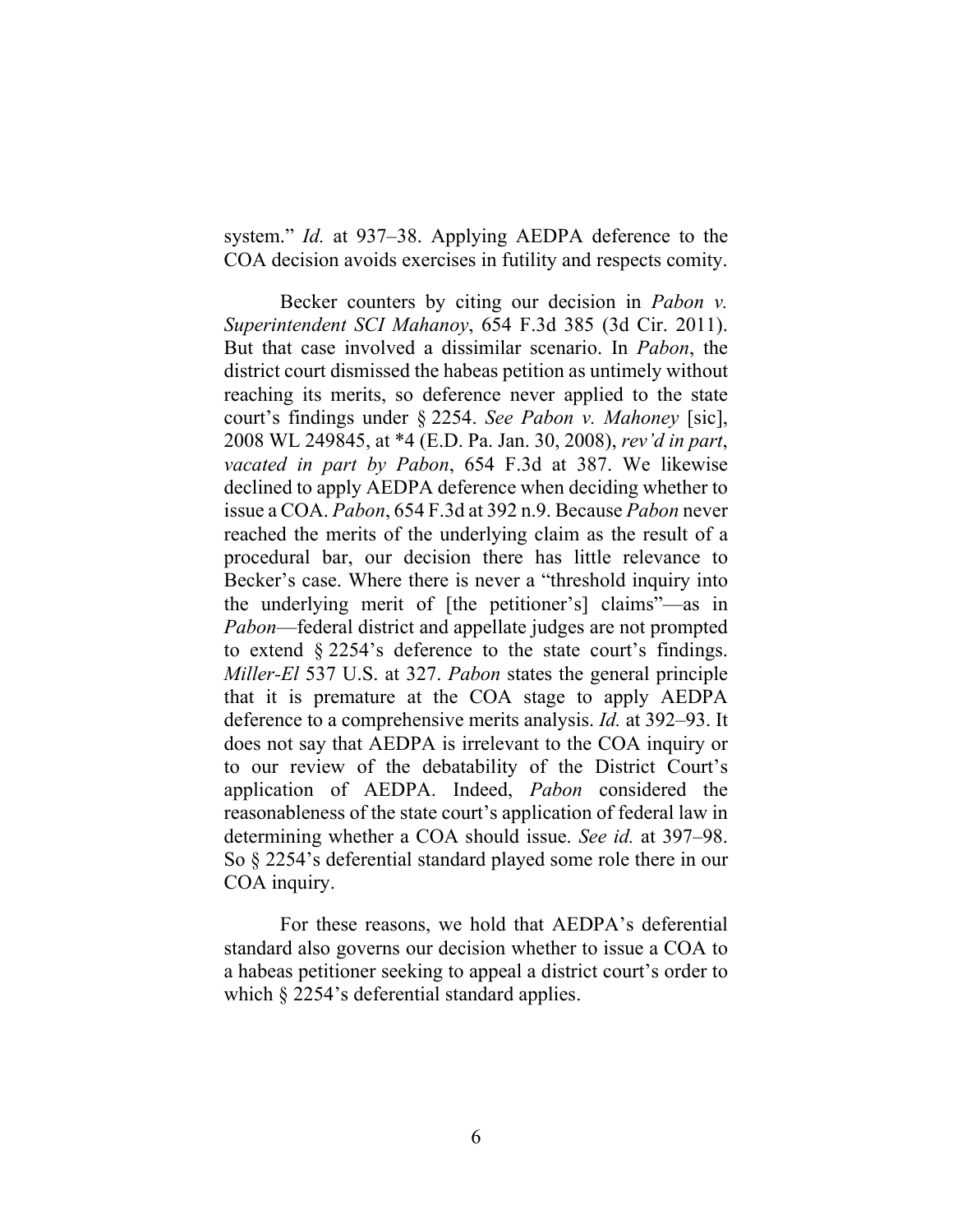Having held that AEDPA's deferential standard applies to the decision whether to grant a COA, we turn to whether a COA should issue for Becker's habeas petition. <sup>1</sup> At issue is the admissibility of statements he made to police after his pregnant girlfriend, Allison Walsh, was shot to death on August 12, 2011. In an interview with police immediately after the shooting, Becker admitted he fired the handgun that killed Walsh and her unborn child. He said he only wanted to clean the gun and "play around" with it when the gun fired. *Becker v. Wetzel*, 2020 WL 4674118, at \*2 (E.D. Pa. Aug. 12, 2020). Police advised Becker of his *Miranda* rights, which he waived before questioning.

Becker made additional statements to police during a follow-up interview on August 18, 2011, and his habeas petition challenged the admissibility of those statements. After discharge from a psychiatric hospital, police asked Becker to return to the Ephrata State Police Barracks to speak with them a second time. Becker came voluntarily, driven by his father. Two state police officers escorted Becker to an interview room, where he agreed to let police videorecord the interview. Police told Becker the interview was prompted by "problems with [Becker's] first statement to [them] and inconsistencies that [they] found from talking to [Becker], from the crime scene, and then other witnesses or, you know, friends, et cetera, through the investigation." *Id.* at \*16. Police neither placed Becker in handcuffs nor arrested him. The door to the interview room was unlocked and police offered Becker drinks,

<sup>&</sup>lt;sup>1</sup> The factual and procedural history is drawn largely from *Becker v. Wetzel*, 2020 WL 4674118 (E.D. Pa. Aug. 12, 2020).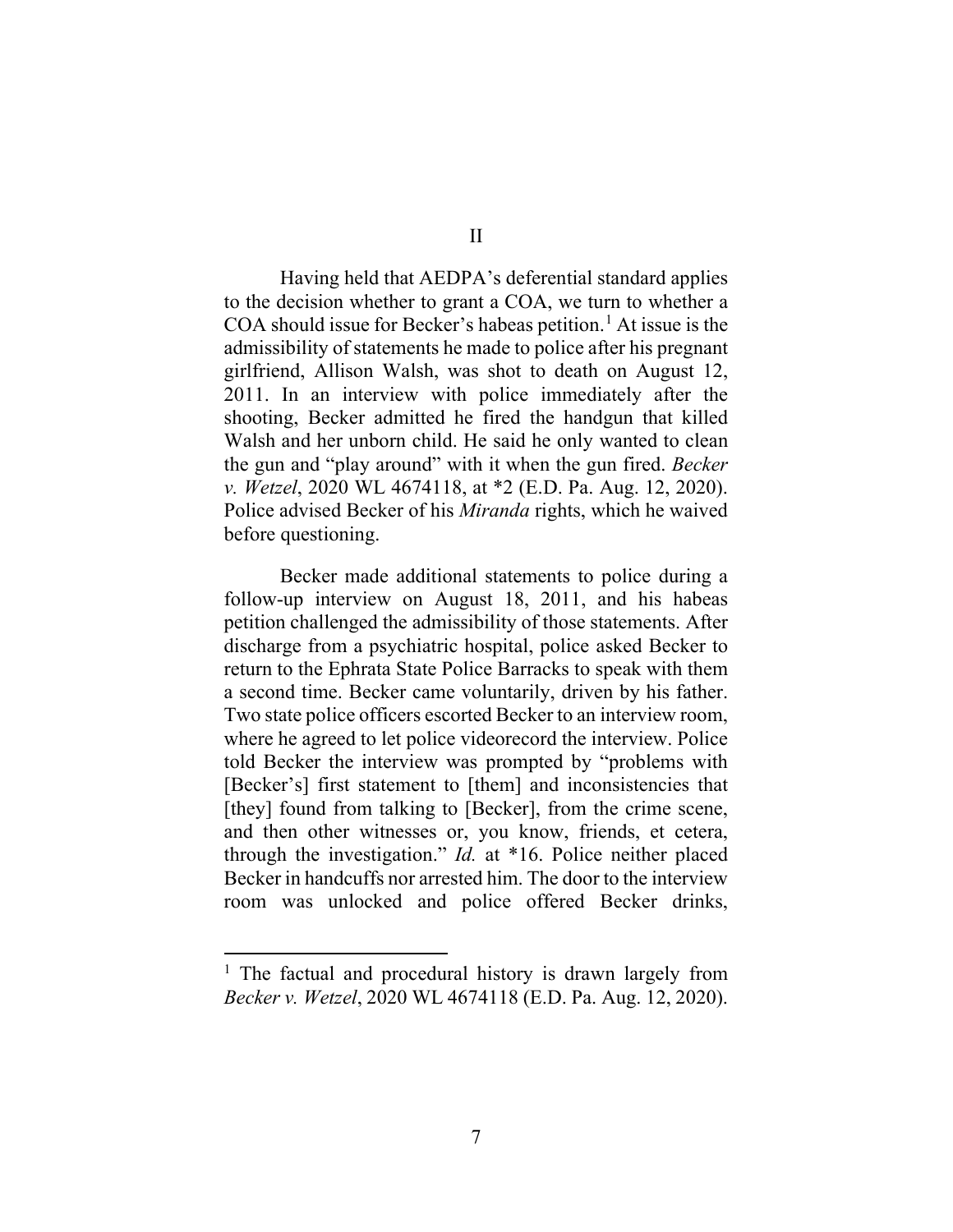cigarettes, and breaks.

Police again gave Becker *Miranda* warnings. Twice during the lengthy interview Becker potentially invoked his right to remain silent. Approximately one hour into the interview, Becker responded to questions about his handling of the gun and its safety features: "I don't know. I have nothing more to say 'cause no matter what I say, youse trying to make me something I'm not." *Id.* at \*6. Investigators told Becker to relax, offered him a drink, and left the room for eight to nine minutes. A little over an hour later, Becker responded to a series of questions regarding his purportedly abusive history towards women: "OK. I'm done now." *Id.* But he never explicitly asked or attempted to leave the room, and police continued to question Becker.

At the end of the interview, police arrested Becker. They charged him with criminal homicide, 18 Pa. Cons. Stat. § 2501, and criminal homicide of an unborn child, 18 Pa. Cons. Stat. § 2603. A jury convicted Becker of "murder in the first degree for the death of Ms. Walsh and . . . murder in the third degree for the death of the baby." *Becker*, 2020 WL 4674118, at \*8. He is currently in Pennsylvania state prison serving a life sentence, plus a 20 to 40-year consecutive sentence for the death of his unborn child.

Becker appealed his convictions and sentence seeking, *inter alia*, to overturn the denial of his motion to suppress the interview. *See Commonwealth v. Becker*, 2015 WL 7433059, at \*1 (Pa. Super. Ct. Mar. 11, 2015). The Pennsylvania Superior Court affirmed, adopting without discussion the trial court's reasoning with respect to the motion to suppress. *Id.* The Pennsylvania Supreme Court rejected Becker's untimely petition for allowance of appeal.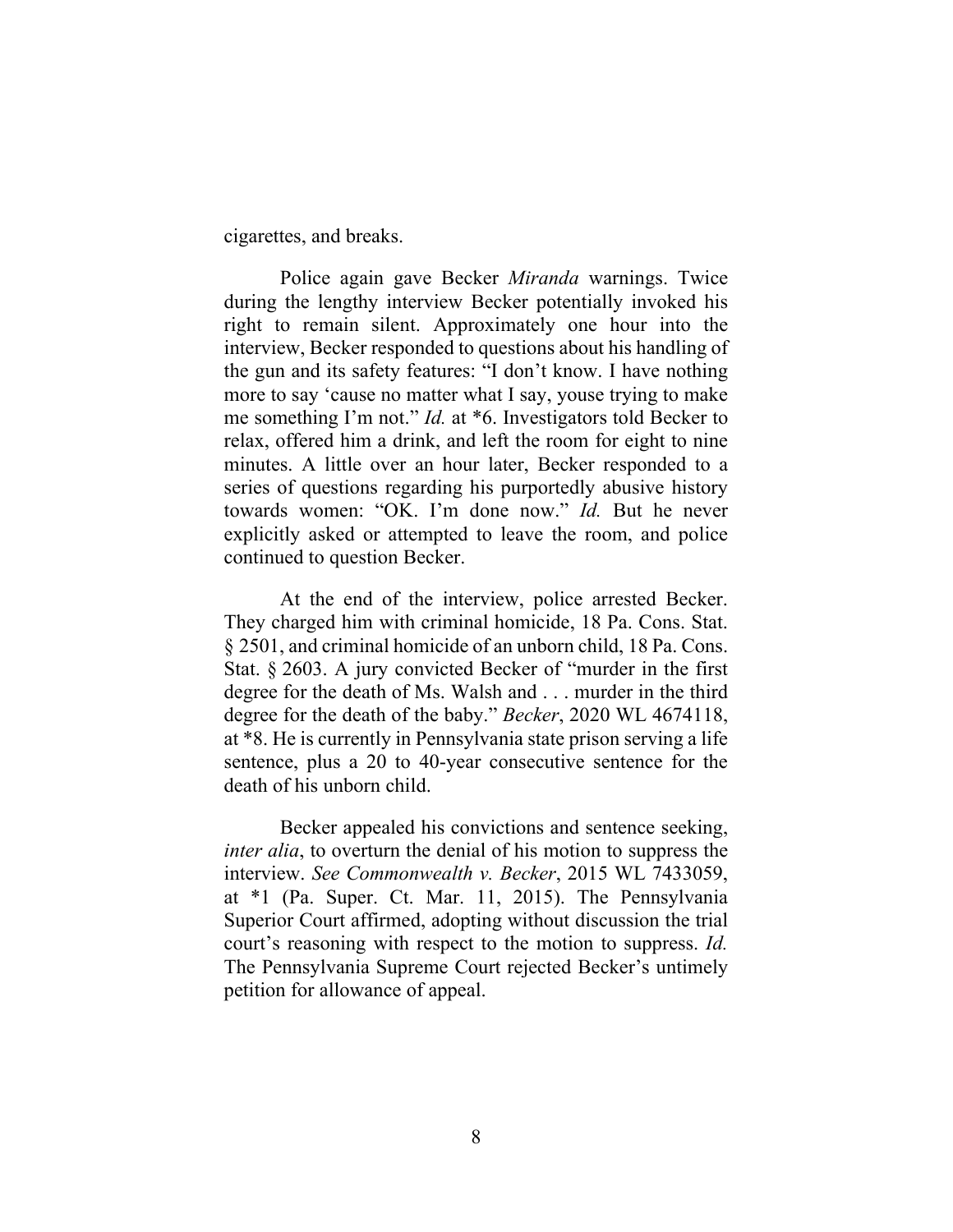Becker then turned to federal court, filing a petition for writ of habeas corpus. The District Court deferred to the state court's findings under AEDPA and denied Becker's counseled petition in a thorough opinion. *Becker*, 2020 WL 4674118, at \*1. The District Court found "no basis" for a COA, as Becker did not carry his burden to show that "a reasonable jurist would disagree with the denial of the petition." *Id.* at \*39.

#### III

Becker asks this Court to grant him a COA on grounds related to the admission of statements he made to police during his second interview on August 18, 2011. Becker unsuccessfully raised these same issues in state court. Becker claims police obtained statements during a custodial interrogation after he had invoked his right to remain silent. The debatability of that argument depends upon whether a federal court must apply § 2254's deferential standard to the state trial court's findings when considering a request for a COA.

Prior to trial, Becker moved to suppress the recording of his second interview, claiming his Fifth Amendment rights were violated. After a suppression hearing, the state trial judge denied Becker's motion, finding that his interview was noncustodial and that he had not unambiguously invoked the right to remain silent.

In his federal habeas petition, Becker again challenged the state trial court's refusal to suppress his statements and claimed the state court's denial of his motion to suppress was an unreasonable application of federal law. The District Court disagreed, concluding that the state trial court did not unreasonably apply federal law when it rejected Becker's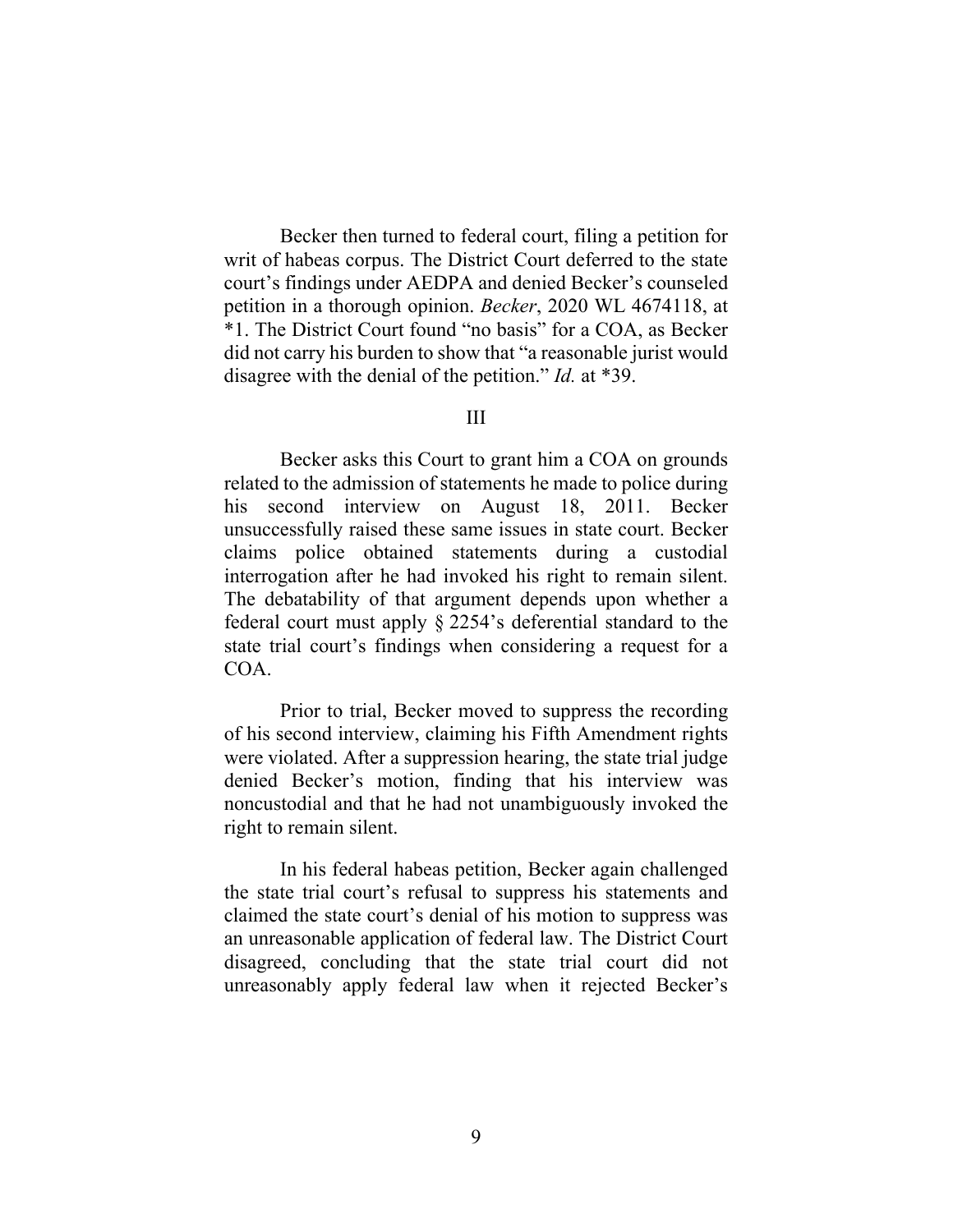claims that he was in custody and invoked his right to remain silent. *Id.* at \*17, \*39. The Court deferred to the state court's factual findings that: "(a) Mr. Becker came to the Ephrata barracks voluntarily and (b) Mr. Becker never asked to leave or attempted to leave." *Id.* at \*17. The Court added that the interview room had multiple exits, no lock, and two windows*. Id.* After reviewing a videorecording of the interview, the Court confirmed that Becker "never asked to leave" and "never tried to leave." *Id.* at \*18. The District Court also deferred to the state court's factual finding that "at no time in the interrogation did Mr. Becker unambiguously or unequivocally state he wished to invoke his right to remain silent or right to counsel" and that "Becker received and understood his *Miranda* warnings and did not invoke his *Miranda* rights." *Id.* at \*14, \*19.

Independent of the state court's decision, the District Court flagged two facts that suggested the interview was custodial: its five-hour length and Becker's arrest after the interview. *Id.* at \*18. Nevertheless, because "[t]here [we]re multiple breaks in the interview" and Becker "never asked to leave [nor] tried to leave," the District Court concluded that the state trial court had not misapplied federal law when it held that the interview was noncustodial and that Becker did not unambiguously invoke his right to remain silent. *Id.* The District Court suggested that, on de novo review, it might have found Becker's statement an unambiguous invocation of his right to silence. *Id.* at \*22. Indeed, Pennsylvania and federal cases have, in other factual contexts, construed statements similar to "I'm done now" as unambiguous invocations of the right to remain silent. *See, e.g.*, *Commonwealth v. Lukach*, 195 A.3d 176, 185–90 (Pa. 2018) (construing the phrase "I'm done talking" as an unambiguous invocation of the right to remain